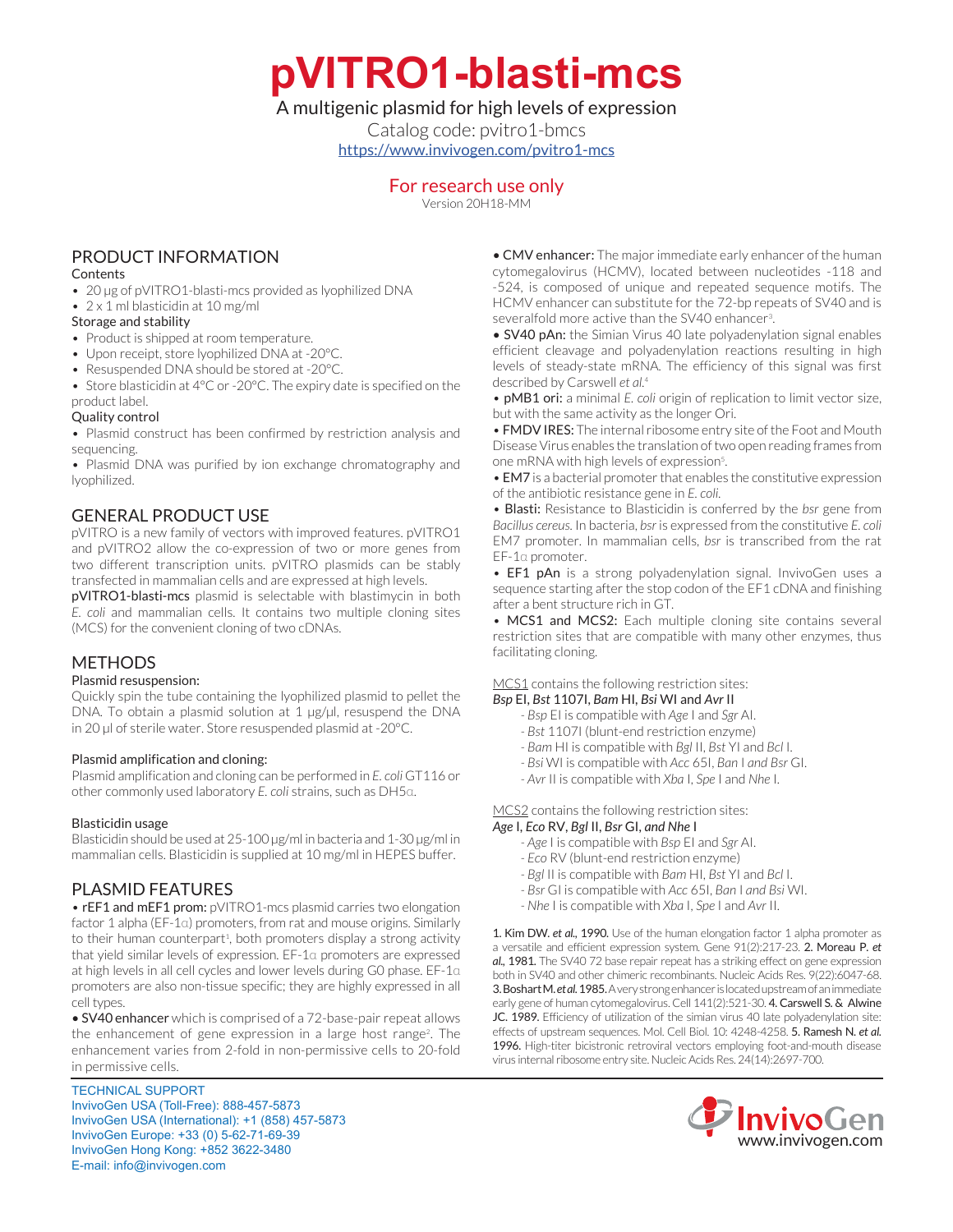

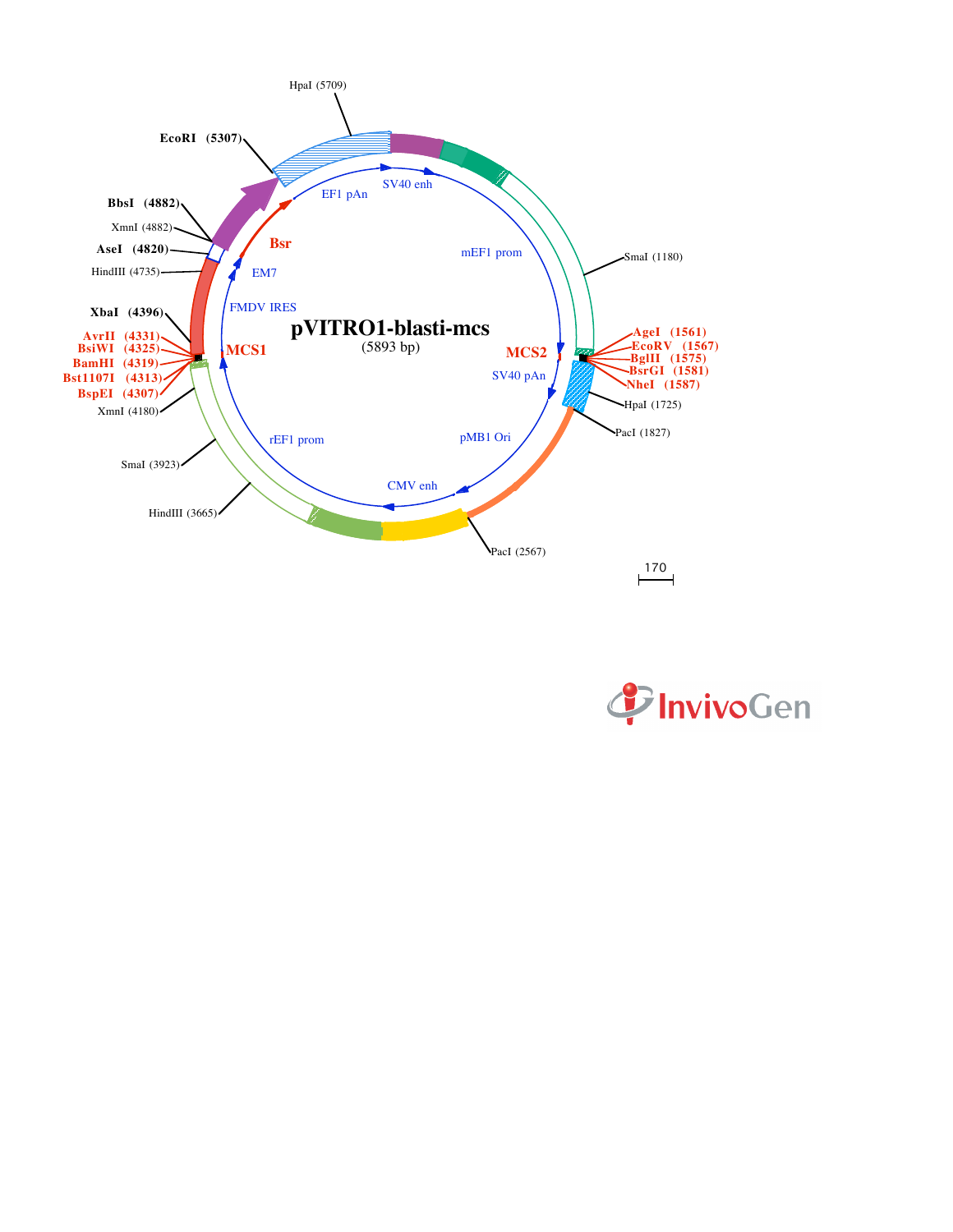| 1    | CCTGCAGGGCCTGAAATAACCTCTGAAAGAGAACTTGGTTAGGTACCTTCTGAGGCGGAAAGAACCAGCTGTGGAATGTGTCAGTTAGGGTGTGGAA                                                                                                |
|------|--------------------------------------------------------------------------------------------------------------------------------------------------------------------------------------------------|
| 101  |                                                                                                                                                                                                  |
|      | 201 TATGCAAAGCATGCATCTCAATTAGTCAGCAACCATAGTCCCACTAGTGGAGCCGAGAGTAATTCATACAAAAGGAGGGATCGCCTTCGCAAGGGGAGAG                                                                                         |
| 301  | CCCAGGGACCGTCCCTAAATTCTCACAGACCCAAATCCCTGTAGCCGCCCCACGACAGCGCGAGGAGCATGCGCTCAGGGCTGAGCGCGGGAGAGCAGA                                                                                              |
| 401  |                                                                                                                                                                                                  |
|      | 501 CGAGGGTGGGGGAGAACGGTATATAAGTGCGGCAGTCGCCTTGGACGTTCTTTTTCGCAACGGGTTTGCCGTCAGAACGCAGGTGAGGGGCGGGTGTGGC                                                                                         |
| 601  | TTCCGCGGGCCGCCGAGCTGGAGGTCCTGCTCCGAGCGGGCCGGGCCCGCTGTCGTCGGCGGGATTAGCTGCGAGCATTCCCGCTTCGAGTTGCGGGC                                                                                               |
|      | 701 GGCGCGGGAGGCAGAGTGCGAGGCCTAGCGGCAACCCCGTAGCCTCGCCTCGTGTCCGGCTTGAGGCCTAGCGTGGTGTCCGCCGCCGCCGCCGTGCT4                                                                                          |
|      |                                                                                                                                                                                                  |
| 901  |                                                                                                                                                                                                  |
|      | 1001 CTGGATGGGGCGAGGCCTGGGGTTTTTCCCGAAGCAACCAGGCTGGGGTTAGCGTGCCGAGGCCATGTGGCCCCAGCACCCGGCACGATCTGGCTTGGCG                                                                                        |
|      | SmaI (1180)                                                                                                                                                                                      |
|      |                                                                                                                                                                                                  |
|      |                                                                                                                                                                                                  |
| 1401 | GGTGGGTGGAGACTAGTCAGGCCAGCCTGGCGCTGGAAGTCATTTTTGGAATTTGTCCCCTTGAGTTTTGAGCGGAGCTAATTCTCGGGCTTCTTAGCGG                                                                                             |
| 1501 | EcoRV (1567)<br><b>BsrGI</b> (1581)<br>BgIII<br>NheI (1587)<br>AgeI (1561)<br>(1575)<br>1601 ACATGATAAGATACATTGATGAGTTTGGACAAACCACAACTAGAATGCAGTGAAAAAAATGCTTTATTTGTGAAATTTGTGATGCTATTGCTTTATTTG |
|      |                                                                                                                                                                                                  |
|      | HpaI (1725)                                                                                                                                                                                      |
| 1801 | PacI (1827)<br>CTACAAATGTGGTATGGAAATGTTAATTAACTAGCCATGACCAAAAT<br>TAACGTGAGTTTT<br>CACTGAGCGTCAGACCCCGTAGAAA<br>CG LI                                                                            |
|      | 1901 GATCAAAGGATCTTCTTGAGATCCTTT                                                                                                                                                                 |
|      | 2001 GAGCTACCAACTCTTT<br>TTCCGAAGGTAACTGGCTTCAGCAGAGCGCAGATACCAAATACTGTTCTTCTAGTGTAGCCGTAGTTAGGCCACCACTTCAAGA                                                                                    |
|      | 2101 ACTCTGTAGCACCGCCTACATACCTCGCTCTGCTAATCCTGTTACCAGTGGCTGCTGCCAGTGGCGATAAGTCGTGTCTTACCGGGTTGGACTCAAGACG                                                                                        |
|      | 2201 ATAGTTACCGGATAAGGCGCAGCGGTCGGGCTGAACGGGGGGTTCGTGCACACAGCCCAGCTTGGAGCGAACGACCTACACCGAACTGAGATACCTACAG                                                                                        |
|      | 2301 CGTGAGCTATGAGAAAGCGCCACGCTTCCCGAAGGGAGAAAGGCGGACAGGTATCCGGTAAGCGGCAGGGTCGGAACAGGAGAGCGCACGAGGGAGCTTC                                                                                        |
|      |                                                                                                                                                                                                  |
|      | PacI (2567)                                                                                                                                                                                      |
|      | 2601 TAAATGGCCCGCCTGGCTGACCGCCCAACGACCCCCGCCCATTGACGTCAATAATGACGTATGTTCCCATAGTAACGCCAATAGGGACTTTCCATTGACG                                                                                        |
|      | 2701 TCAATGGGTGGAGTATTTACGGTAAACTGCCCACTTGGCAGTACATCAAGTGTATCATATGCCAAGTACGCCCCCTATTGACGTCAATGACGGTAAATGG                                                                                        |
|      | 2801 CCCGCCTGGCATTATGCCCAGTACATGACCTTATGGGACTTTCCTACTTGGCAGTACATCTACGTATTAGTCATCGCTATTACCATGATGATGCGGTTTT                                                                                        |
|      |                                                                                                                                                                                                  |
|      | 3001 GAGAGTAATTCATACAAAAGGAGGGATCGCCTTCGCAAGGGGAGAGCCCAGGGACCGTCCCTAAATTCTCACAGACCCAAATCCCTGTAGCCGCCCCACG                                                                                        |
|      | 3101 ACAGCGCGAGGAGCATGCGCCCAGGGCTGAGCGCGGGTAGATCAGAGCACACAAGCTCACAGTCCCCGGCGGTGGGGGAGGGGCGCGCTGAGCGGGGG                                                                                          |
|      |                                                                                                                                                                                                  |
|      | 3201 CAGGGAGCTGGCGCGGGGCAAACTGGGAAAGTGGTGTCGTGTGCTGGCTCCGCCCTCTTCCCGAGGGTGGGGAGAACGGTATATAAGTGCGGTAGTCGC                                                                                         |